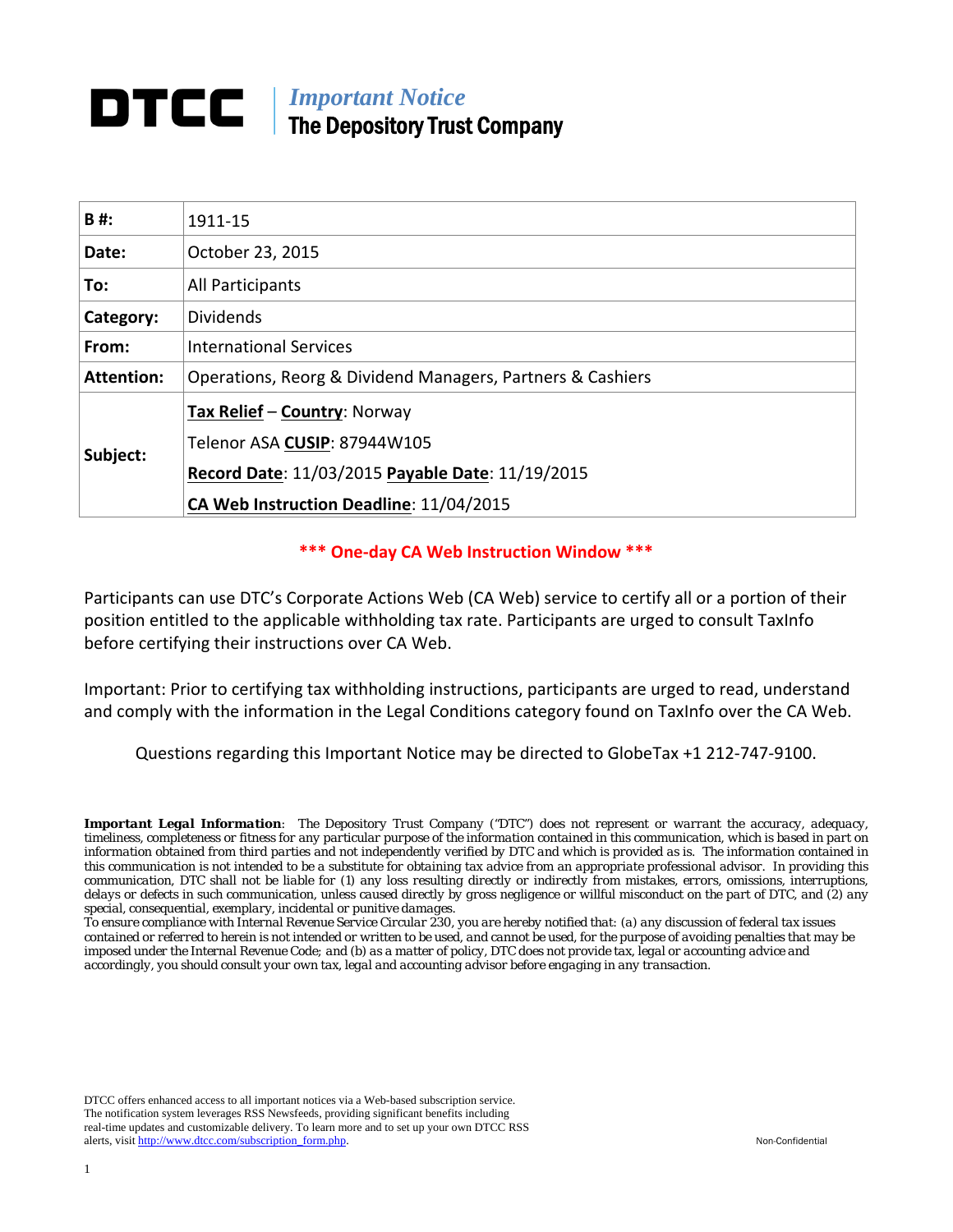# PLEASE NOTE: 1 DAY CA WEB WINDOW J.P.Morgan

**TELENOR ASA** has announced a cash dividend. J.P. Morgan acts as the Depositary for the company's American Depositary Receipt ("ADR") program.

Participants can use DTC's Corporate Actions Web (CA Web) instructions tab to certify all or a portion of their position entitled to the applicable withholding tax rate. Use of these instruction methods will permit entitlement amounts to be paid through DTC. By electing, Participants agree to the Agreements, Representations and Indemnification below.

On ADR Pay Date, all holders will have the opportunity to receive their full treaty benefits as outlined in the "Eligibility Matrix."

| <b>DIVIDEND EVENT DETAILS</b>             |                          |  |  |
|-------------------------------------------|--------------------------|--|--|
| <b>COUNTRY OF</b><br><b>ISSUANCE</b>      | <b>NORWAY</b>            |  |  |
| <b>ISSUE</b>                              | <b>TELENOR ASA</b>       |  |  |
| CUSIP#                                    | 87944W105                |  |  |
| DEPOSITARY                                | <b>J.P. MORGAN</b>       |  |  |
| <b>ADR RECORD DATE</b>                    | <b>NOVEMBER 3, 2015</b>  |  |  |
| ADR PAY DATE                              | <b>NOVEMBER 19, 2015</b> |  |  |
| <b>GROSS DIVIDEND</b><br>RATE ON PAY DATE | <b>TBA</b>               |  |  |
| ORD GROSS DIVIDEND<br>RATE ON PAY DATE    | <b>NOK 3.5</b>           |  |  |
| <b>RATIO</b>                              | 3 ORDs: 1 ADR            |  |  |
| <b>STATUTORY</b><br><b>WHT RATE</b>       | 25%                      |  |  |

| <b>CHARGES &amp; DEADLINES</b> |                                  |                                 |                                            |                                                                                   |                                                                         |
|--------------------------------|----------------------------------|---------------------------------|--------------------------------------------|-----------------------------------------------------------------------------------|-------------------------------------------------------------------------|
| <b>FILING METHOD</b>           | <b>DESCRIPTION</b>               | <b>PAYMENT</b><br><b>METHOD</b> | <b>DEPOSITARY</b><br><b>SERVICE CHARGE</b> | <b>MINIMUM SERVICE</b><br><b>CHARGE PER</b><br><b>BENEFICIAL</b><br><b>HOLDER</b> | <b>FINAL</b><br><b>SUBMISSION</b><br><b>DEADLINE</b><br>(ALL TIMES EST) |
| <b>AT SOURCE</b>               | PAYMENT ON ADR<br>PAY DATE       | VIA DTC                         | UP TO<br>\$0.005 PER ADR                   | N/A                                                                               | <b>NOVEMBER 4, 2015</b><br>$(8 \text{ PM})$                             |
| <b>QUICK REFUND</b>            | APROX, PAYMENT<br>JANUARY 2016   | <b>CHECK</b>                    | UP TO<br>\$0.01 PER ADR                    | \$25                                                                              | <b>DECEMBER 29, 2015</b><br>(8PM)                                       |
| <b>LONG FORM</b>               | POST PAY DATE:<br><b>ONGOING</b> | <b>CHECK</b>                    | UP TO<br>\$0.01 PER ADR                    | \$25                                                                              | <b>OCTOBER 31, 2018</b>                                                 |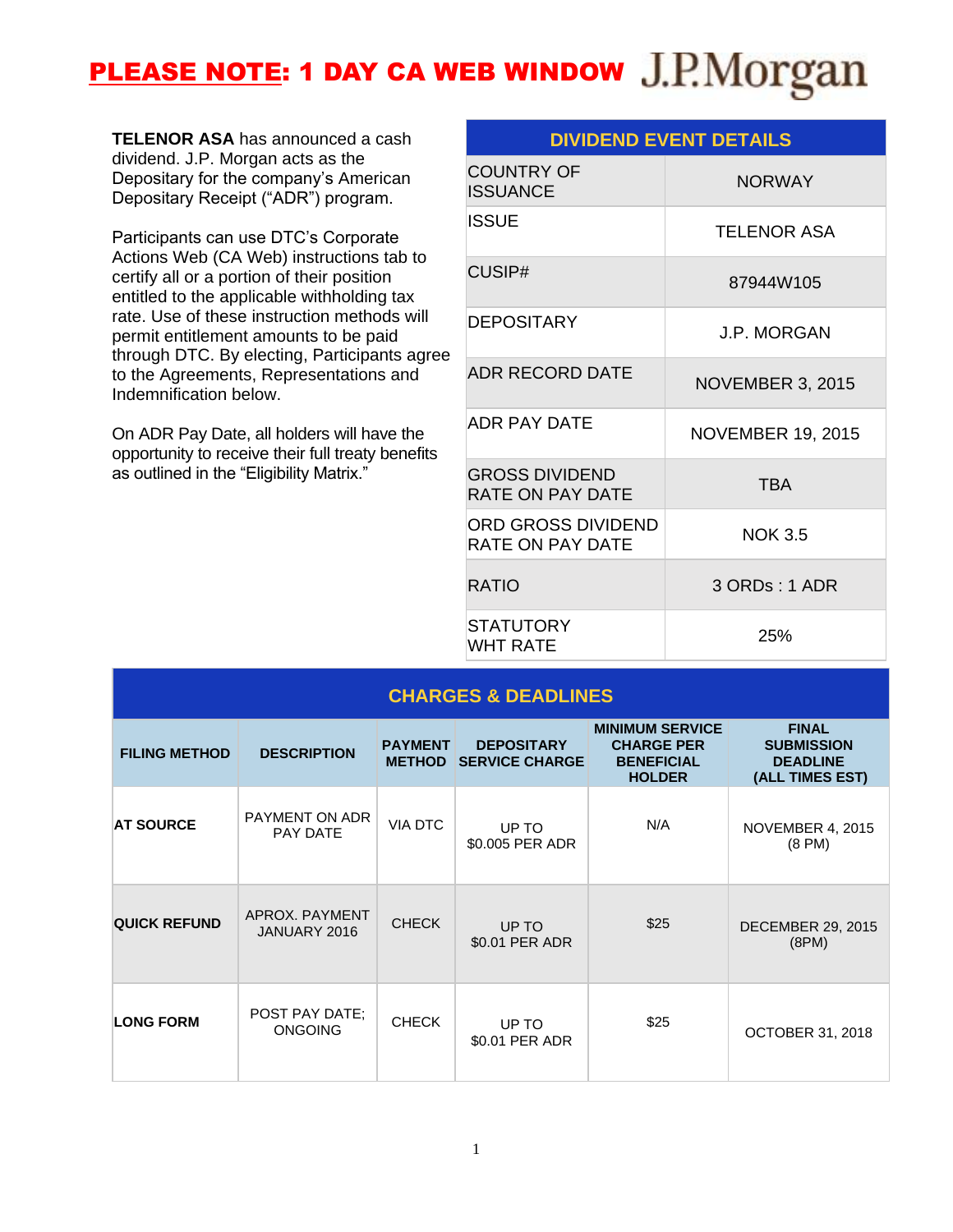| <b>RELIEF AT SOURCE / QUICK REFUND ELIGIBILITY MATRIX</b> |                               |                                                                                                                                                                                                           |                                         |  |
|-----------------------------------------------------------|-------------------------------|-----------------------------------------------------------------------------------------------------------------------------------------------------------------------------------------------------------|-----------------------------------------|--|
| <b>RATF</b><br><b>DESCRIPTION</b>                         | <b>RECLAIM</b><br><b>RATE</b> | <b>ELIGIBLE RESIDENTS</b>                                                                                                                                                                                 | <b>DOCUMENTATION REQUIRED</b>           |  |
|                                                           | $0\%$                         | 1) ANY SHAREHOLDER NOT<br>DOMICILED IN A JURISDICTION<br>LISTED AS HAVING A DOUBLE<br><b>TAXATION TREATY WITH NORWAY.</b>                                                                                 | <b>NONE</b>                             |  |
| <b>UNFAVORABLE -</b><br>25%                               |                               | 2) CHARITIES, PENSIONS, RICS,<br>TRUST FUNDS, AND SIMILAR<br><b>ENTITIES MUST ELECT AT THE</b><br>UNFAVORABLE RATE AS THEY DO<br><b>NOT MEET ELIGIBILITY</b><br><b>REQUIREMENTS TO CLAIM A</b><br>REFUND. |                                         |  |
| <b>FAVORABLE - 15%</b><br>(AT SOURCE)                     | 10%                           | INDIVIDUALS, CORPORATIONS,<br><b>GRANTOR TRUSTS AND ULTIMATE</b><br><b>BENEFICIAL HOLDER ENTITIES</b><br>DOMICILED IN COUNTRIES WITH 15%<br>WITHHOLDING TAX TREATIES.<br>*SEE BELOW LIST OF COUNTRIES*    | <b>NONE</b>                             |  |
| <b>FAVORABLE - 15%</b><br>(QUICK REFUND)                  | 10%                           | 1) INDIVIDUALS, CORPORATIONS,<br><b>GRANTOR TRUSTS AND ULTIMATE</b><br>BENEFICIAL HOLDER ENTITIES<br>DOMICILED IN COUNTRIES WITH 15%<br><b>WITHHOLDING TAX TREATIES</b><br>*SEE BELOW LIST OF COUNTRIES*  | CA WEB ADJUSTMENT LETTER<br>(EXHIBIT A) |  |

PARTICIPATING IN RELIEF AT SOURCE IS WHOLLY VOLUNTARY AND DISCRETIONARY, HOWEVER, IT IS THE ONLY WAY TO OBTAIN THE REDUCED WITHHOLDING TAX RATE ON THE PAYABLE DATE.

| <b>LONG FORM ELIGIBILITY MATRIX</b>                                             |                               |                                                                                                                                                                                                                                                                                                                          |                                                                                                                                                                                                                                                                                                                                                                                                      |
|---------------------------------------------------------------------------------|-------------------------------|--------------------------------------------------------------------------------------------------------------------------------------------------------------------------------------------------------------------------------------------------------------------------------------------------------------------------|------------------------------------------------------------------------------------------------------------------------------------------------------------------------------------------------------------------------------------------------------------------------------------------------------------------------------------------------------------------------------------------------------|
| <b>RATE DESCRIPTION</b>                                                         | <b>RECLAIM</b><br><b>RATE</b> | <b>ELIGIBLE RESIDENTS</b>                                                                                                                                                                                                                                                                                                | <b>DOCUMENTATION REQUIRED</b><br>(BLUE = GENERATED BY ESP)                                                                                                                                                                                                                                                                                                                                           |
| <b>FAVORABLE - 15%</b><br>(LONG FORM)                                           | 10%                           | <b>PLEASE SEE:</b><br><b>COUNTRIES WITH 15%</b><br><b>WITHHOLDING TAX TREATIES</b>                                                                                                                                                                                                                                       | 1) CLAIM COVER LETTER<br>2) NORWEGIAN TAX RECLAIM LETTER<br>3) CERTIFICATE OF DIVIDEND PAYMENT<br>4) IRS FORM 6166 / CERTIFICATE OF<br><b>RESIDENCE</b><br>5) PROOF OF SIGNING AUTHORIZATION<br>(POA)<br>6) NON-INDIVIDUAL QUESTIONNAIRE*<br>7) PLAN DOCUMENTS*<br>8) ATTESTATION<br>9) RECLAIM DETAIL SPREADSHEET<br>10) ADDITIONAL AUTHORIZATION<br><b>I FTTFR</b><br>* - FOR NON-INDIVIDUALS ONLY |
| EXEMPT - 0%<br>(EEA COMPANIES)<br><b>POST-PAY DATE</b><br><b>LONG FORM ONLY</b> | 25%                           | NORWEGIAN PUBLIC LIMITED<br><b>COMPANIES AND OTHER COMPANIES</b><br>OF THE SAME STANDING WHO ARE THE<br>REAL BENEFICIAL HOLDER. THE TAX<br>EXEMPTION MODEL ALSO APPLIES TO<br>FOREIGN COMPANIES ETC, OF THE<br>SAME STANDING AS NORWEGIAN<br>COMPANIES AS MENTIONED IN THE<br>PROVISION, DOMICILED IN AN EEA<br>COUNTRY. | ALL DOCUMENTATION USED FOR<br>25% CLAIMS ARE THE SAME AS<br>THE DOCUMENTATION LISTED<br>ABOVE FOR 10% CLAIMS, THE<br><b>RECLAIM RATES SHOULD BE</b><br>UPDATED TO 25% WHEREVER<br>APPROPRIATE: ALL OTHER<br>AMOUNTS RELATED TO THE<br><b>RECLAIM RATE SHOULD</b><br>LIKEWISE BE ADJUSTED.                                                                                                            |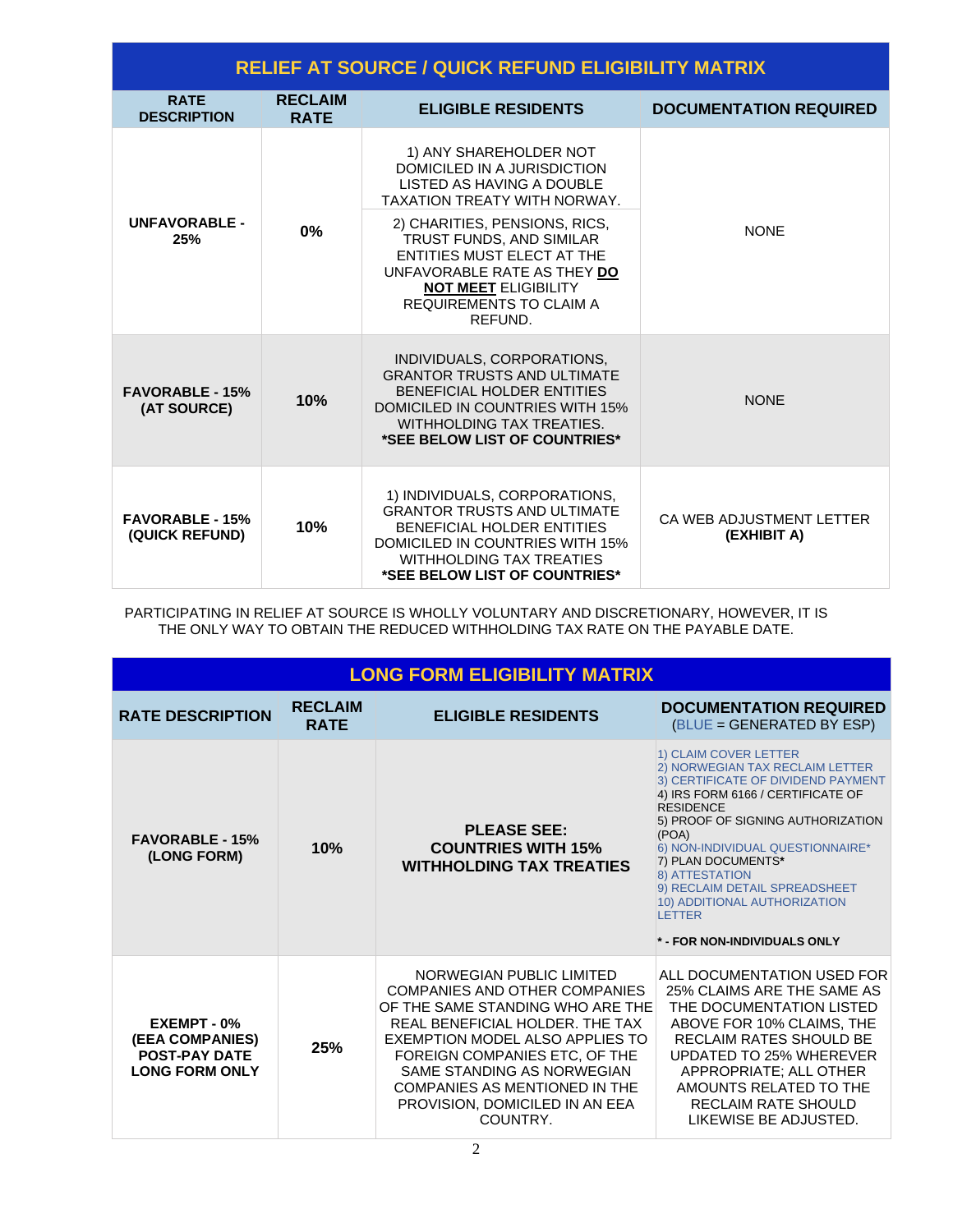# **DESCRIPTION OF VARIOUS DOCUMENTATION**

| <b>DOCUMENT NAME</b>                                                            | <b>DESCRIPTION</b>                                                                                                                                                                                                                                | <b>ORIGINAL / COPY</b> | <b>SIGNATURE</b><br><b>REQUIREMENT</b> |
|---------------------------------------------------------------------------------|---------------------------------------------------------------------------------------------------------------------------------------------------------------------------------------------------------------------------------------------------|------------------------|----------------------------------------|
| <b>QUICK REFUND</b><br><b>ADJUSTMENT LETTER</b><br>(EXHIBIT A)                  | <b>ONLY FOR QUICK REFUND: THIS LETTER</b><br>LISTS BOTH THE ORIGINAL CA WEB<br>ELECTION, AND THE REQUESTED POST CA<br>WEB WINDOW ADJUSTED NUMBERS                                                                                                 | <b>ORIGINAL</b>        | DTC PARTICIPANT                        |
| <b>COVER LETTER</b><br>(EXHIBIT B)                                              | <b>COVER LETTER ON PARTICIPANT</b><br>LETTERHEAD SUMMARIZING ENTIRE CLAIM:<br>BENEFICIAL HOLDER'S, ADDRESSES, TAX<br>IDs, & ADR AMOUNTS, ETC.                                                                                                     | <b>ORIGINAL</b>        | DTC PARTICIPANT                        |
| <b>NORWEGIAN TAX RECLAIM</b><br><b>LETTER</b><br>(EXHIBIT C)                    | LETTER TRANSFERRING INDIVIDUAL CLAIM<br>TO J.P. MORGAN                                                                                                                                                                                            | <b>ORIGINAL</b>        | DTC PARTICIPANT                        |
| <b>CERTIFICATE OF DIVIDEND</b><br><b>PAYMENT</b><br>(EXHIBIT D)                 | DOCUMENT CERTIFYING THE DIVIDEND WAS<br>PAID TO THE BENEFICIAL HOLDER, LESS<br>WITHHOLDING TAX.                                                                                                                                                   | <b>ORIGINAL</b>        | DTC PARTICIPANT                        |
| <b>IRS FORM 6166</b><br>(U.S. ONLY)                                             | ISSUED BY THE INTERNAL REVENUE<br>SERVICE, STATING THE NAME AND TAX<br>PAYER IDENTIFICATION NUMBER OF THE<br>BENEFICIAL HOLDER. IT MUST BE ISSUED<br>FOR THE TAX YEAR OF THE DIVIDEND<br>EVENT.                                                   | <b>ORIGINAL</b>        | <b>IRS REPRESENTATIVE</b>              |
| <b>CERTIFICATE OF</b><br><b>RESIDENCE (NON-U.S.</b><br><b>TREATY COUNTRIES)</b> | A DOCUMENT CONFIRMING RESIDENCY OF<br>THE BENEFICIAL HOLDER DOMICILED<br>WITHIN A TREATY COUNTRY, THIS MUST BE<br>SIGNED BY AND BEAR THE STAMP OR SEAL<br>OF THE LOCAL TAX AUTHORITY<br>*CERTIFICATE OF RESIDENCY MUST REFER<br>TO NORWAY TREATY* | <b>ORIGINAL</b>        | <b>TAX AUTHORITY</b>                   |
| <b>NON-INDIVIDUAL</b><br><b>QUESTIONNAIRE*</b><br>(EXHIBIT E)                   | QUESTIONNAIRE TO BE COMPLETED BY THE<br>BENEFICIAL HOLDER.                                                                                                                                                                                        | <b>COPY</b>            | N/A                                    |
| <b>PLAN DOCUMENTS*</b>                                                          | ANY DOCUMENT WHICH WOULD AID IN<br>DEFINING THE LEGAL NATURE OF THE<br>BENEFICIAL HOLDER IN THEIR COUNTRY OF<br>DOMICILE.                                                                                                                         | <b>COPY</b>            | N/A                                    |
| <b>ATTESTATION</b><br>(EXHIBIT F)                                               | BENEFICIAL HOLDER DECLARATION<br><b>CONFIRMING ELIGIBILITY STATUS FOR</b><br>DIVIDEND EVENT.                                                                                                                                                      | <b>ORIGINAL</b>        | <b>BENEFICIAL HOLDER</b>               |
| <b>DECLARATION OF</b><br><b>BENEFICIAL OWNERSHIP</b><br>(EXHIBIT G)             | SPREADSHEET LISTING DETAILS OF THE<br>DIVIDEND EVENT.                                                                                                                                                                                             | <b>ORIGINAL</b>        | <b>BENEFICIAL HOLDER</b>               |
| <b>AUTHORIZATION LETTER</b><br>(EXHIBIT H)                                      | SIGNING AUTHORIZATION, DIRECTLY FROM<br>THE BENEFICIAL HOLDER TO THE<br>DEPOSITARY.                                                                                                                                                               | ORIGINAL               | <b>BENEFICIAL HOLDER</b>               |

**\*FOR NON-INDIVIDUAL ENTITIES ONLY** (**BLUE** = GENERATED BY ESP)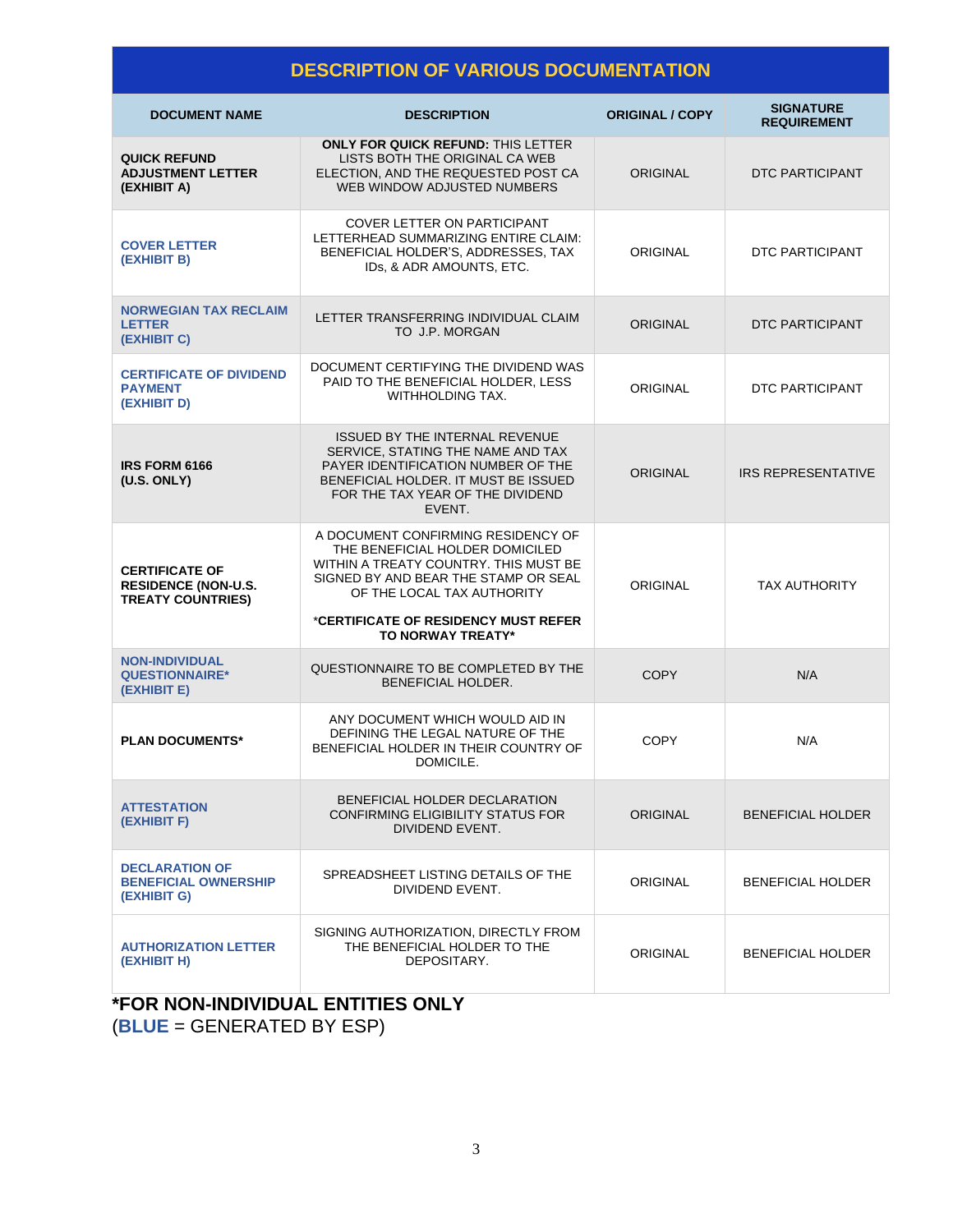|                            | <b>COUNTRIES WITH 15% WITHHOLDING TAX RATES (10% RECLAIM AMOUNT)</b> |                        |
|----------------------------|----------------------------------------------------------------------|------------------------|
| <b>ALBANIA</b>             | <b>GERMANY</b>                                                       | <b>PAKISTAN</b>        |
| <b>ARGENTINA</b>           | <b>GREENLAND</b>                                                     | <b>POLAND</b>          |
| <b>AZERBAIJAN REPUBLIC</b> | <b>ICELAND</b>                                                       | <b>PORTUGAL</b>        |
| <b>AUSTRALIA</b>           | <b>INDONESIA</b>                                                     | <b>SERBIA</b>          |
| <b>AUSTRIA</b>             | <b>IRELAND</b>                                                       | <b>SINGAPORE</b>       |
| <b>BANGLADESH</b>          | <b>ISRAEL</b>                                                        | <b>SLOVAK REPUBLIC</b> |
| <b>BARBADOS</b>            | <b>ITALY</b>                                                         | <b>SLOVENIA</b>        |
| <b>BELGIUM</b>             | <b>IVORY COAST</b>                                                   | <b>SOUTH AFRICA</b>    |
| <b>BULGARIA</b>            | <b>JAMAICA</b>                                                       | <b>SOUTH KOREA</b>     |
| <b>CANADA</b>              | <b>JAPAN</b>                                                         | <b>SPAIN</b>           |
| <b>CHILE</b>               | <b>KAZAKHSTAN</b>                                                    | <b>SRI LANKA</b>       |
| <b>CHINA</b>               | LATVIA                                                               | <b>SWEDEN</b>          |
| <b>CROATIA</b>             | <b>LITHUANIA</b>                                                     | <b>SWITZERLAND</b>     |
| <b>CZECH REPUBLIC</b>      | <b>LUXEMBOURG</b>                                                    | <b>THAILAND</b>        |
| <b>DENMARK</b>             | <b>MALTA</b>                                                         | <b>UGANDA</b>          |
| <b>EGYPT</b>               | <b>MEXICO</b>                                                        | <b>UKRAINE</b>         |
| <b>ESTONIA</b>             | <b>MOROCCO</b>                                                       | <b>UNITED KINGDOM</b>  |
| <b>FAEROE ISLANDS</b>      | <b>NEPAL</b>                                                         | <b>UNITED STATES</b>   |
| <b>FINLAND</b>             | NETHERLAND ANTILLES                                                  | <b>VIETNAM</b>         |
| <b>FRANCE</b>              | <b>NETHERLANDS</b>                                                   | <b>ZAMBIA</b>          |
| <b>GAMBIA</b>              | <b>NEW ZEALAND</b>                                                   |                        |

| <b>CONTACT DETAILS</b>         |                                 |  |  |
|--------------------------------|---------------------------------|--|--|
| PRIMARY CONTACT                | STEPHANIE URUGUTIA              |  |  |
| DOMESTIC PHONE/FAX (U.S.)      | 1-800-929-5484 / 1-800-929-9986 |  |  |
| INTERNATIONAL PHONE/FAX (U.S.) | 1-212-747-9100 / 1-212-747-0029 |  |  |
| <b>EMAIL ADDRESS</b>           | NORWAYESP@GLOBETAX.COM          |  |  |
| <b>COMPANY</b>                 | J.P. MORGAN / GLOBETAX          |  |  |
| STREET ADDRESS                 | 90 BROAD STREET 16TH FLOOR      |  |  |
| CITY/STATE/ZIP                 | NEW YORK, NY 10004              |  |  |
| ADDITIONAL CONTACTS            | JENNY LIN: KASEY HARBES         |  |  |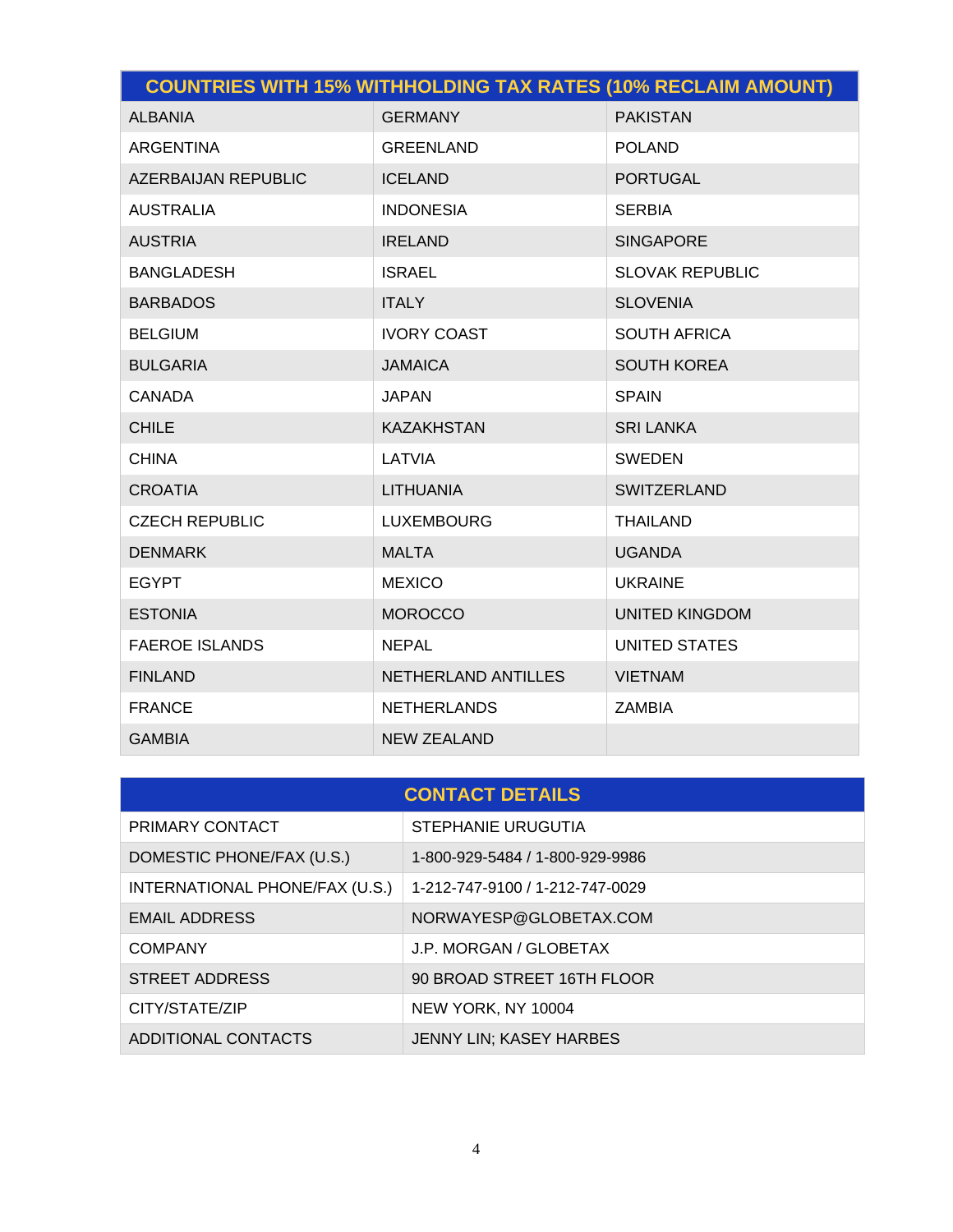# **FREQUENTLY ASKED QUESTIONS (FAQs) RELIEF AT SOURCE QUESTIONS**

| <u>KELIEF AT SUUKUE QUESTIUNS</u>                                                                                           |                                                                                                                                                                                                                                                                                                                                                                                                                                                                                                                   |  |  |
|-----------------------------------------------------------------------------------------------------------------------------|-------------------------------------------------------------------------------------------------------------------------------------------------------------------------------------------------------------------------------------------------------------------------------------------------------------------------------------------------------------------------------------------------------------------------------------------------------------------------------------------------------------------|--|--|
| <b>QUESTION</b>                                                                                                             | <b>ANSWER</b>                                                                                                                                                                                                                                                                                                                                                                                                                                                                                                     |  |  |
| IS THERE A RELIEF AT SOURCE PROCESS FOR<br>THIS EVENT?                                                                      | YES, PLEASE ELECT FAVORABLE POSITON VIA CA<br>WFB.                                                                                                                                                                                                                                                                                                                                                                                                                                                                |  |  |
| WHAT DOCUMENTATION DO I NEED TO SUBMIT TO<br><b>J.P. MORGAN / GLOBETAX TO RECEIVE THE</b><br><b>FAVORABLE RATE VIA DTC?</b> | NONE.                                                                                                                                                                                                                                                                                                                                                                                                                                                                                                             |  |  |
| WHY MUST CHARITIES, PENSIONS, RICS,<br>MULTI-HOLDER TRUST FUNDS, AND SIMILAR<br>ENTITIES ELECT AT THE UNFAVORABLE RATE?     | THE NORWEGIAN TAX AUTHORITY HAS DETERMINED<br>THAT BENEFICIAL HOLDERS WHO ARE NOT SUBJECT<br>TO TAX IN THEIR DOMICILED COUNTRY, OR WHO<br>ARE NOT THEMSELVES THE ULTIMATE BENEFICIAL<br>HOLDER, DO NOT MEET ELIGIBILITY REQUIREMENTS<br>TO CLAIM A REFUND.<br>IF THE PARTICIPANT WISHES TO SUBMIT A LONG<br>FORM CLAIM ON BEHALF OF THESE HOLDERS, J.P.<br>MORGAN / GLOBETAX MAY, AT OUR DISCRETION.<br>WILL ATTEMPT TO FILE THE CLAIM IN HOPES THAT<br>THIS INTERPRETATION OF THE TREATY WILL BE<br>REEVALUATED. |  |  |
| MAY NORWEGIAN RESIDENTS BENEFIT FROM THE<br><b>FAVORABLE RATE?</b>                                                          | NO, THEY MAY NOT.                                                                                                                                                                                                                                                                                                                                                                                                                                                                                                 |  |  |
| IS THE RELIEF AT SOURCE PROCESS FREE OF<br>CHARGE?                                                                          | NO. THIS TAX RELIEF AT SOURCE ASSISTANCE<br>SERVICE IS WHOLLY VOLUNTARY AND<br>DISCRETIONARY AND OUTSIDE THE TERMS AND<br>CONDITIONS OF ANY APPLICABLE DEPOSIT<br>AGREEMENT. FEES WILL BE CHARGED FOR THIS<br>SERVICE OF UP TO \$0.005 PER ADR WITH NO<br>MINIMUM, AND ANY OTHER CHARGES, FEES OR<br>EXPENSES PAYABLE BY OR DUE TO J.P. MORGAN OR<br>ITS AGENTS, INCLUDING THE CUSTODIAN OR TO TAX<br>AUTHORITIES OR REGULATORS. FEES PAID TO J.P.<br>MORGAN MAY BE SHARED WITH ITS AGENTS.                       |  |  |
| IS THE PROCESS FOR TAX RELIEF OFFERED BY<br>J.P. MORGAN AN OPTIONAL PROCESS?                                                | YES, THIS IS A DISCRETIONARY, OPTIONAL SERVICE.                                                                                                                                                                                                                                                                                                                                                                                                                                                                   |  |  |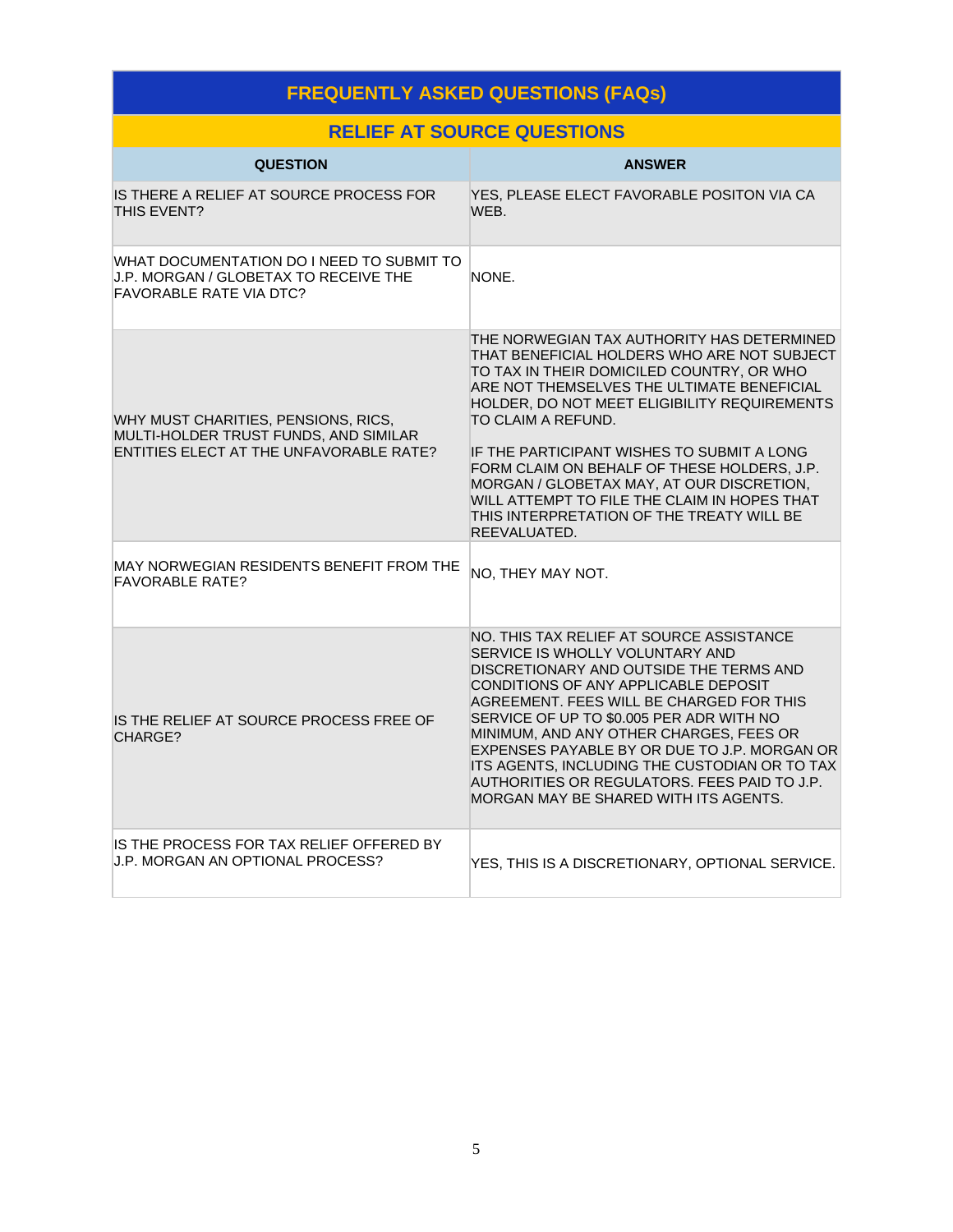# **FREQUENTLY ASKED QUESTIONS (FAQs) (CONTINUED)**

# **QUICK REFUND QUESTIONS**

| <b>QUESTION</b>                                                                                                                    | <b>ANSWER</b>                                                                                                                                                                                                                                                                                                                                                                                                                                                                                                                                                                          |
|------------------------------------------------------------------------------------------------------------------------------------|----------------------------------------------------------------------------------------------------------------------------------------------------------------------------------------------------------------------------------------------------------------------------------------------------------------------------------------------------------------------------------------------------------------------------------------------------------------------------------------------------------------------------------------------------------------------------------------|
| WHAT IS THE QUICK REFUND PROCESS?                                                                                                  | THE QUICK REFUND IS A LIMITED OPPORTUNITY,<br>POST CA WEB WINDOW, FOR PARTICIPANTS WHO<br>MISSED THE CA WEB WINDOW TO ELECT, OR WISH<br>TO INCREASE THEIR FAVORABLE POSITION.                                                                                                                                                                                                                                                                                                                                                                                                          |
| DO I NEED TO PHYSICALLY SEND ANY<br>DOCUMENTS TO J.P. MORGAN / GLOBETAX IN<br>ORDER TO PARTICIPATE IN THE QUICK REFUND<br>PROCESS? | YES, YOU MUST SEND J.P. MORGAN / GLOBETAX A<br>SIGNED ORIGINAL CA WEB ADJUSTMENT LETTER ON<br>PARTICIPANT LETTERHEAD.                                                                                                                                                                                                                                                                                                                                                                                                                                                                  |
| WILL I BE PAID THROUGH DTC FOR CLAIMS<br>SUBMITTED THROUGH THE QUICK REFUND<br>PROCESS?                                            | NO, YOU WILL BE PAID BY CHECK.                                                                                                                                                                                                                                                                                                                                                                                                                                                                                                                                                         |
| ONCE I SUBMIT A QUICK REFUND CLAIM, HOW<br>LONG WILL IT TAKE TO BE PAID?                                                           | IT SHOULD GENERALLY OCCUR WITHIN<br>APPROXIMATELY 4 MONTHS.                                                                                                                                                                                                                                                                                                                                                                                                                                                                                                                            |
| IS THE QUICK REFUND PROCESS FREE OF<br>CHARGE?                                                                                     | NO. THIS TAX RECLAIM ASSISTANCE SERVICE IS<br>WHOLLY VOLUNTARY AND DISCRETIONARY AND<br>OUTSIDE THE TERMS AND CONDITIONS OF ANY<br>APPLICABLE DEPOSIT AGREEMENT. QUICK REFUND<br>APPLICATIONS RECEIVED POST DEADLINE WILL BE<br>REJECTED. FEES WILL BE CHARGED FOR THIS<br>ASSISTANCE SERVICE OF UP TO \$0.01 PER ADR<br>WITH A MINIMUM OF \$25.00, AND ANY OTHER<br>CHARGES, FEES OR EXPENSES PAYABLE BY OR DUE<br>TO J.P. MORGAN OR ITS AGENTS, INCLUDING THE<br><b>CUSTODIAN OR TO TAX AUTHORITIES OR</b><br>REGULATORS. FEES PAID TO J.P. MORGAN MAY BE<br>SHARED WITH ITS AGENTS. |
| IS THE QUICK REFUND PROCESS FOR TAX RELIEF<br>OFFERED BY J.P. MORGAN AN OPTIONAL<br>PROCESS?                                       | YES, THIS IS A DISCRETIONARY, OPTIONAL SERVICE.                                                                                                                                                                                                                                                                                                                                                                                                                                                                                                                                        |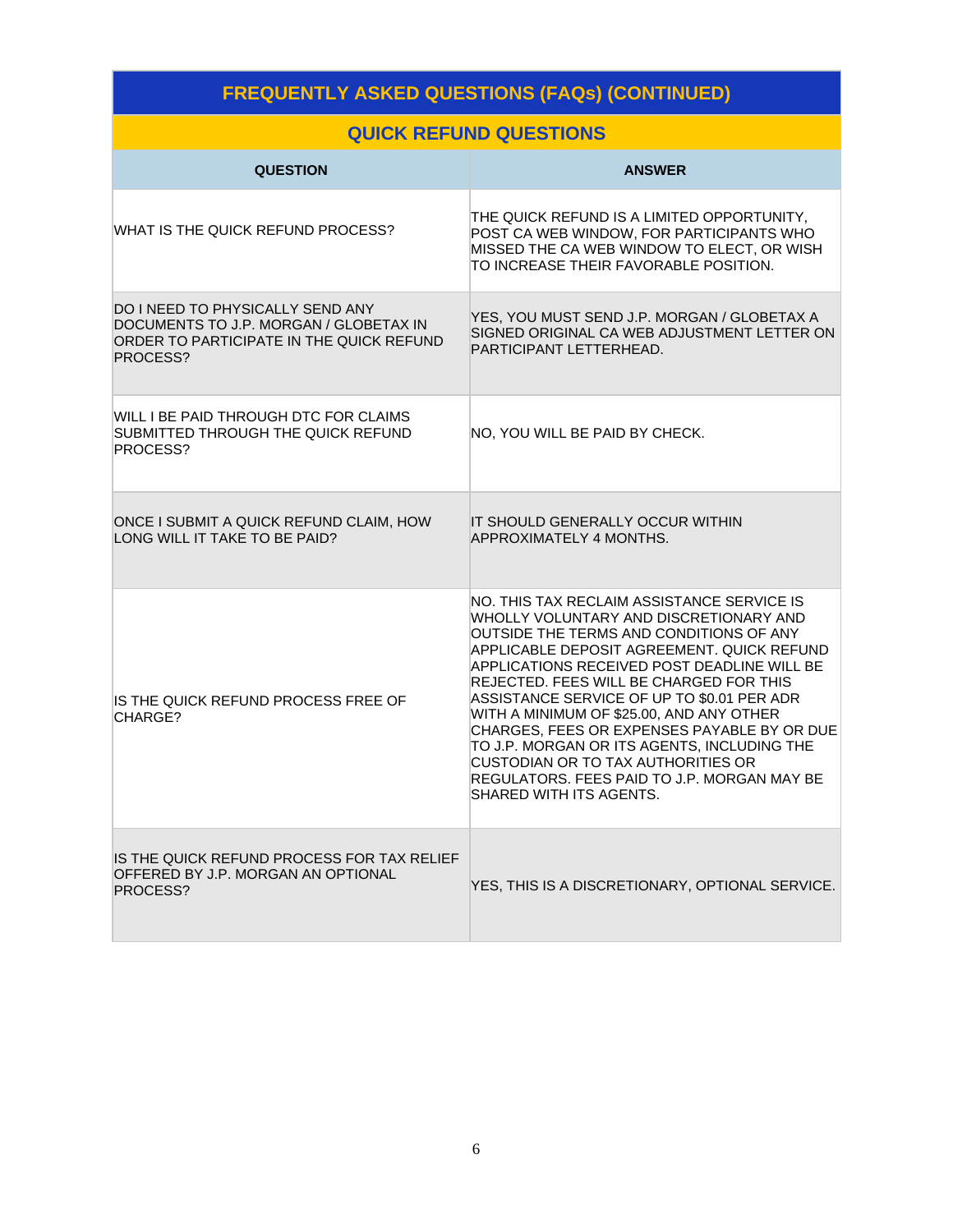# **FREQUENTLY ASKED QUESTIONS (FAQs) (CONTINUED)**

### **LONG FORM QUESTIONS**

| <b>QUESTION</b>                                                                                                                      | <b>ANSWER</b>                                                                                                                                                                                                                                                                                                                                                                                                                                                                                                                                                                                                                                                                                                                           |
|--------------------------------------------------------------------------------------------------------------------------------------|-----------------------------------------------------------------------------------------------------------------------------------------------------------------------------------------------------------------------------------------------------------------------------------------------------------------------------------------------------------------------------------------------------------------------------------------------------------------------------------------------------------------------------------------------------------------------------------------------------------------------------------------------------------------------------------------------------------------------------------------|
| HOW LONG DOES IT TAKE FOR PAYMENT ON LONG<br><b>FORM CLAIMS?</b>                                                                     | APPROXIMATELY 18 - 24 MONTHS.                                                                                                                                                                                                                                                                                                                                                                                                                                                                                                                                                                                                                                                                                                           |
| DOES THE LONG FORM PROCESS HAVE A MINIMUM NO, ALL CLAIMS WILL BE PROCESSED, THOUGH<br>POSITION REQUIREMENT PER BENEFICIAL<br>HOLDER? | THERE IS A MINIMUM FEE OF \$25 PER BENEFICIAL<br>HOLDER.                                                                                                                                                                                                                                                                                                                                                                                                                                                                                                                                                                                                                                                                                |
| WHAT WILL THE FEE BE IF A BENEFICIAL HOLDER'S<br>CLAIM IS FOR LESS THAN \$50?                                                        | J.P. MORGAN / GLOBETAX IS WILLING TO SPLIT THE<br>RECLAIMED FUNDS 50/50 FOR ANY BENEFICIAL<br>HOLDER RECLAIMING LESS THAN \$50.                                                                                                                                                                                                                                                                                                                                                                                                                                                                                                                                                                                                         |
| WILL I BE PAID THROUGH DTC FOR CLAIMS<br>SUBMITTED THROUGH THE LONG FORM PROCESS?                                                    | NO, YOU WILL BE PAID BY CHECK.                                                                                                                                                                                                                                                                                                                                                                                                                                                                                                                                                                                                                                                                                                          |
| IS THE LONG FORM PROCESS FREE OF CHARGE?                                                                                             | NO. THIS TAX RECLAIM ASSISTANCE SERVICE IS<br>WHOLLY VOLUNTARY AND DISCRETIONARY AND<br>OUTSIDE THE TERMS AND CONDITIONS OF ANY<br>APPLICABLE DEPOSIT AGREEMENT. FEES WILL BE<br>CHARGED FOR THIS ASSISTANCE SERVICE OF UP<br>TO \$0.01 PER ADR FOR STANDARD LONG FORM<br>RECLAIMS WITH A MINIMUM OF \$25.00. RECLAIMS<br>RECEIVED POST DEADLINE CANNOT BE ASSURED<br>AND MAY BE SUBJECT TO A PER BENEFICIARY FEE<br>AS WELL AS OTHER CHARGES, FEES OR EXPENSES<br>PAYABLE BY OR DUE TO J.P. MORGAN OR ITS<br>AGENTS, INCLUDING THE CUSTODIAN OR TAX<br>AUTHORITIES. IN ADDITION, CHARGES MAY APPLY<br>TO ANY LONG FORM CLAIMS REJECTED OR NOT<br>ACCEPTED BY THE CUSTODIAN. FEES PAID TO J.P.<br>MORGAN MAY BE SHARED WITH ITS AGENTS. |
| IS THIS LONG FORM PROCESS FOR TAX RELIEF<br>OFFERED BY J.P. MORGAN AN OPTIONAL<br>PROCESS?                                           | YES, THIS IS A DISCRETIONARY, OPTIONAL SERVICE.                                                                                                                                                                                                                                                                                                                                                                                                                                                                                                                                                                                                                                                                                         |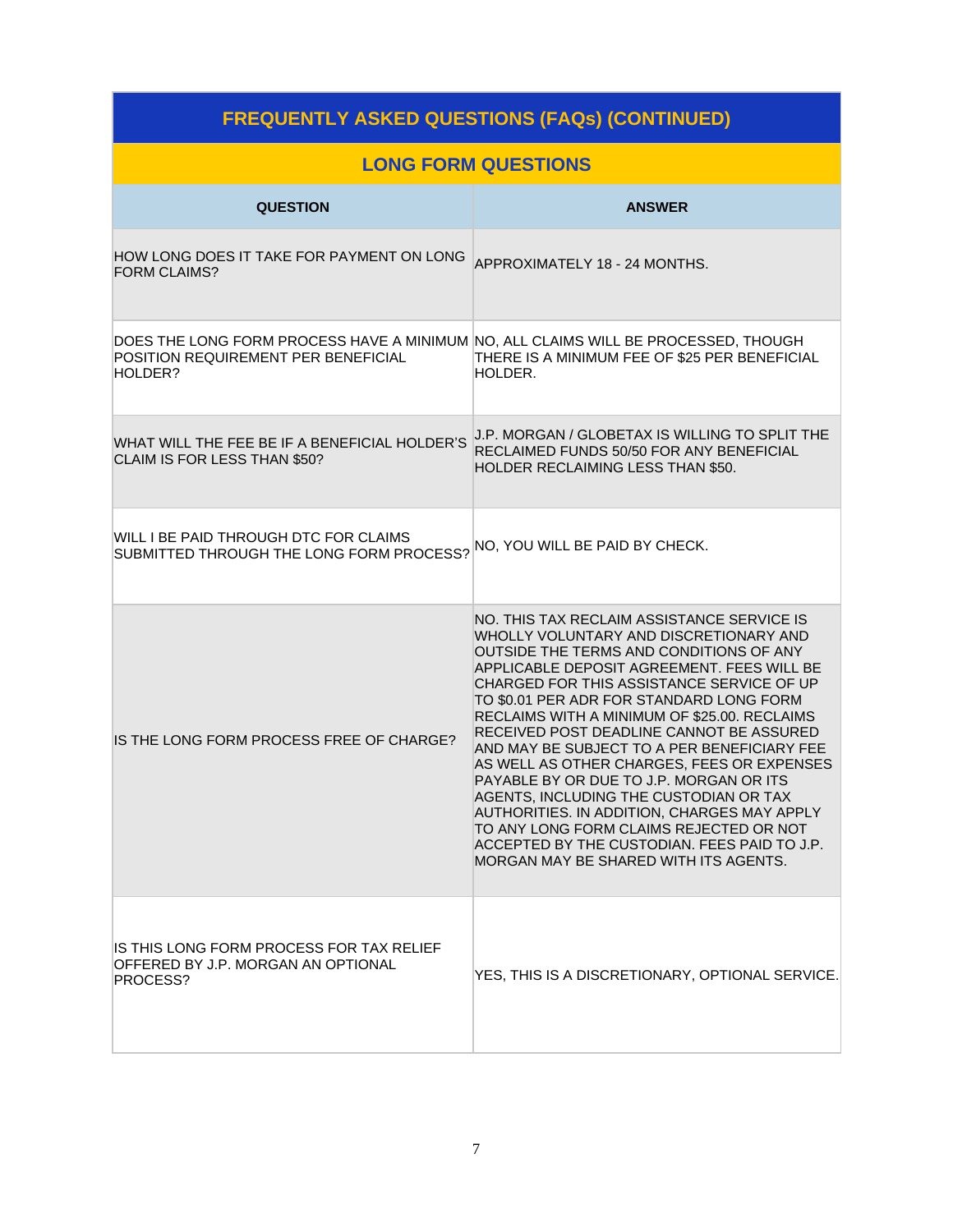### **DISCLAIMER**

All tax information contained in this Important Notice is based on a good faith compilation of information obtained and received from multiple sources. The information is subject to change. Actual deadlines frequently vary from the statutory deadlines because of local market conditions and advanced deadlines set by local agents. To mitigate risk it is strongly advised that DTC Participants file their claims as soon as possible as the depositary and/or their agents will not be liable for claims filed less than six months before the specified deadline. In the event that local market rules, whether implemented by a local agent or a Tax Authority, conflict with the information provided in the Important Notice, either prior to or after the publication, the local market rules will prevail.

## **INDEMNIFICATION**

### **Indemnification**

J.P. Morgan is not liable for failure to secure the relief at source and any funds erroneously received shall be immediately returned to J.P. Morgan including any interest, additions to tax or penalties thereon. In addition, the Participant will agree to indemnify, defend, hold and save J.P. Morgan, the Issuer and their respective affiliates, and the respective directors, offices, agents and employees of J.P. Morgan against any and all damages arising out of or relating to the information provided by the undersigned in, or in connection with this document. This is not tax advice. Please consult your tax advisor.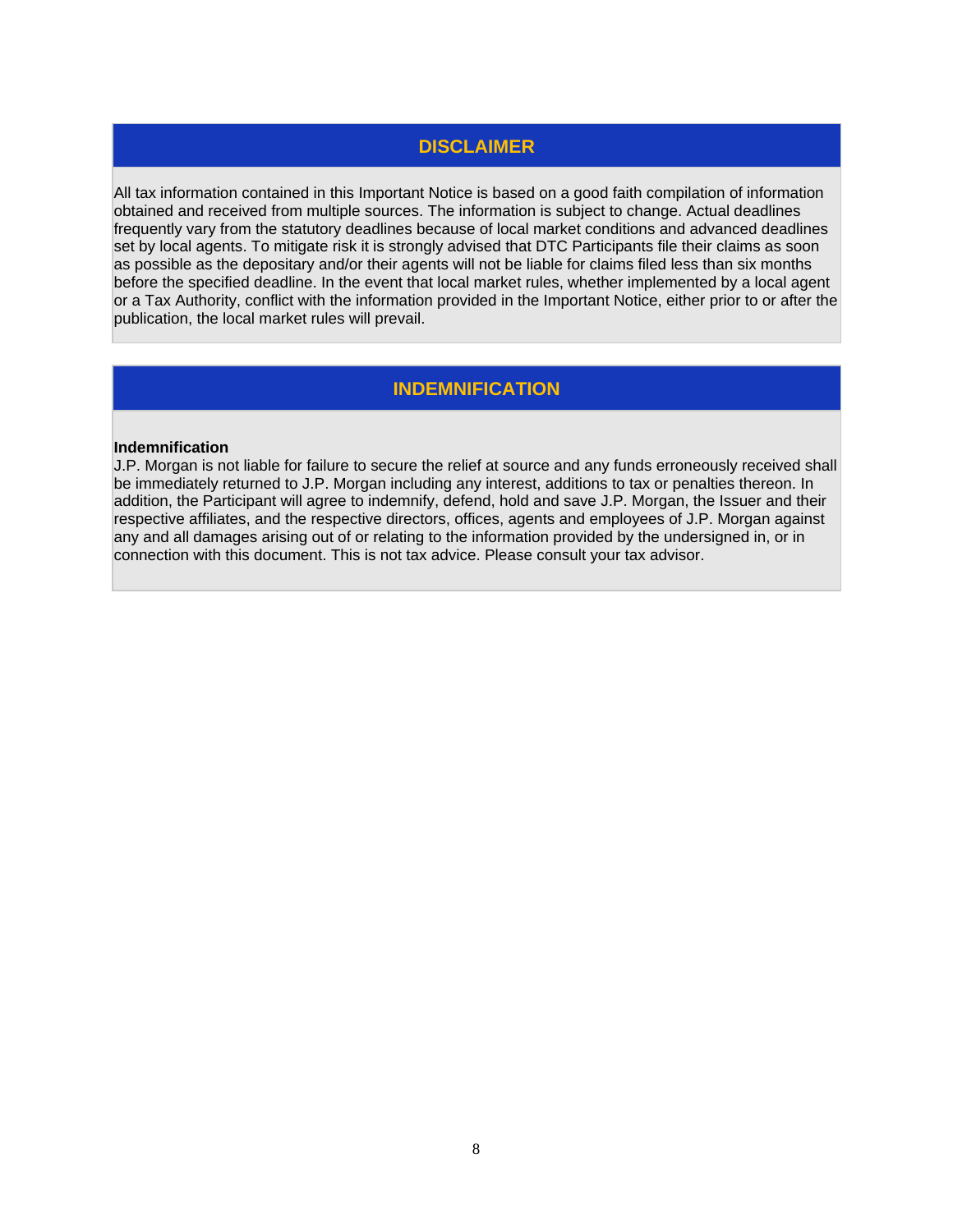### **EXHIBIT A – CA WEB ADJUSTMENT LETTER (QUICK REFUND ONLY) THIS DOCUMENT MUST BE PREPARED ON THE DTC PARTICIPANT'S LETTERHEAD**

 $\overline{\phantom{a}}$ (Date)

J.P. Morgan / GlobeTax 90 Broad Street - 16th Floor New York, New York 10004 Attn: Norwegian Tax Reclaims

We, **Mushed COVID-2014 COVID-2014**, hereby certify that the below indicated shares of **TELENOR ASA (CUSIP 87944W105)**, held over the Record Date of **November 3, 2015**, are entitled to the Favorable rate of 15% tax withheld at source on ADR Pay Date of **November 19, 2015.** These shares are eligible for quick refund under the provisions between the applicable countries / states / territories and Norway Income Tax Treaty Convention.

### **By certifying for the applicable withholding tax rate, we certify that the criteria listed below have been met.**

The Participant has determined that the beneficial holder of the shares (individual or legal entity) is a resident of the United States or another country that is eligible for the 15% Norwegian withholding tax rate as specified in the Important Notice.

The Participant hereby certifies that it will indemnify J.P. Morgan (and its agents) for any liability J.P. Morgan may incur as a result of reliance upon information provided by such Participant in connection with a withholding tax election, a claim for refund, or a failure to provide information requested by the Norwegian Tax Authorities. J.P. Morgan shall not be liable for failure to secure a refund of Norwegian tax withheld.

The Participant understands that J.P. Morgan shall not be liable for any loss resulting from fluctuations in the foreign currency exchange rate that may reduce the value of any refund claimed.

The Participant agrees to immediately return to J.P. Morgan any funds erroneously received as a result of an improper withholding tax election or refund claim. In addition, the Participant agrees to pay any interest, additions to tax or penalties thereon.

If requested by the Norwegian Tax Authorities (directly or indirectly), the Participant agrees to provide J.P. Morgan with any of the following information/documentation respecting each beneficial holder for whom a reduced tax rate has been elected: the full names*,* complete addresses, the countries of residence for tax purposes, dates of birth, taxpayer identification numbers (including social security numbers), as well as the number of depositary receipts for which the reduced rate of withholding tax was certified, the rate that was applied, and any other information that may be reasonably requested, including possibly an IRS certification of U.S. residence on Form 6166.

### **Security Name: TELENOR ASA (CUSIP 87944W105)**

|                           | <b>ORIGINAL CA WEB ELECTIONS</b> | <b>REVISED ELECTIONS</b> |
|---------------------------|----------------------------------|--------------------------|
| <b>FAVORABLE (85%):</b>   | ADRs                             | ADRs                     |
| <b>UNFAVORABLE (75%):</b> | ADRs                             | ADRs                     |

### **Indemnification**

J.P. Morgan is not liable for failure to secure the relief at source and any funds erroneously received shall be immediately returned to J.P. Morgan, including any interest, additions to tax or penalties thereon. In addition, the Participant will agree to indemnify, defend, hold and save J.P. Morgan, the Issuer and their respective affiliates, and the respective directors, offices, agents and employees of J.P. Morgan against any and all damages arising out of or relating to the information provided by the undersigned in, or in connection with this document. This is not tax advice. Please consult your tax advisor.

| Certified By<br>Authorized |                        |        |  |
|----------------------------|------------------------|--------|--|
| Signature                  |                        | Date:  |  |
|                            | <b>NAME</b>            |        |  |
|                            |                        | Phone: |  |
|                            | <b>TITLE</b>           |        |  |
|                            | DTC PARTICIPANT NUMBER |        |  |
| PAYMENT ADDRESS            |                        |        |  |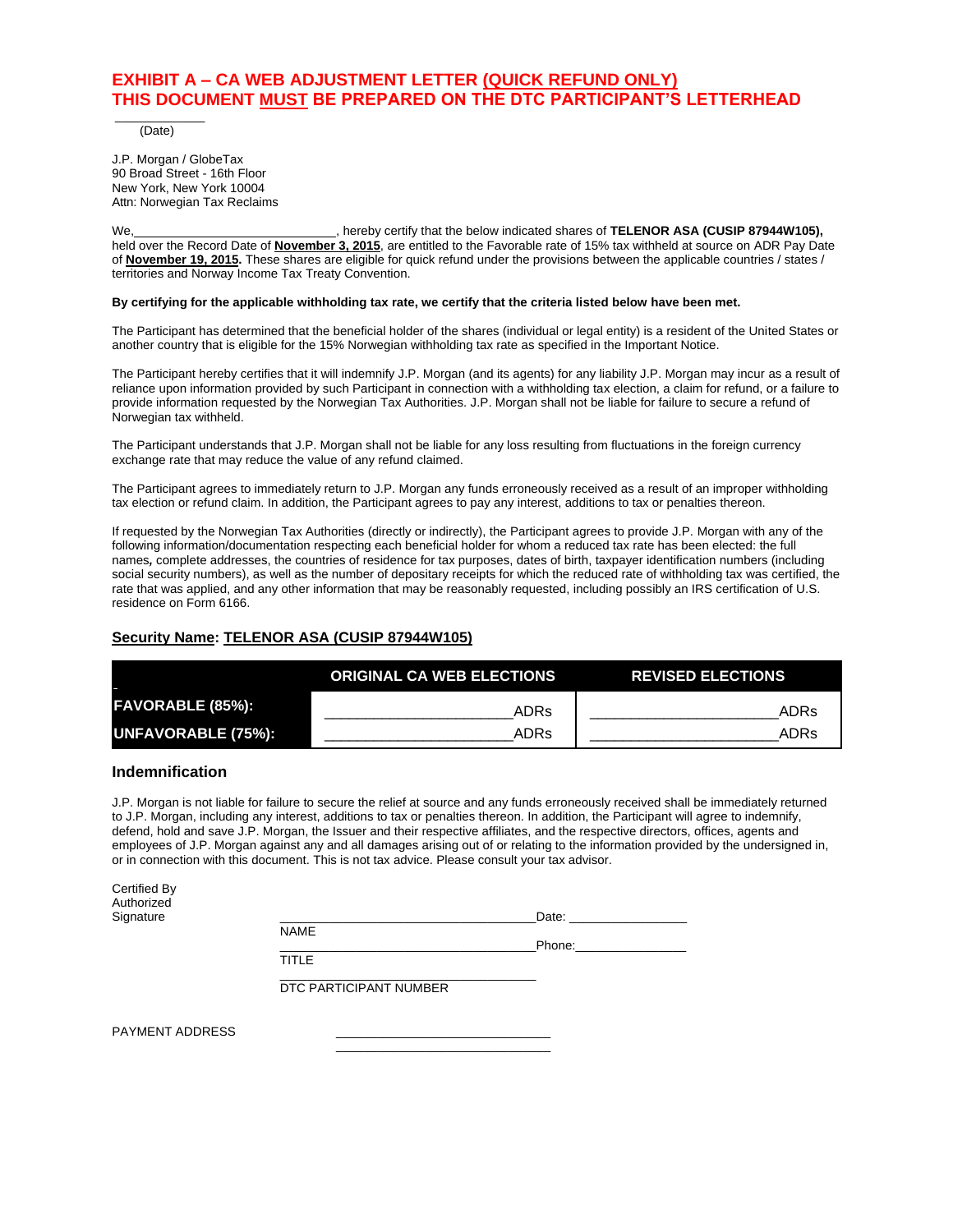### **EXHIBIT B – FORMAT COVER LETTER (LONG FORM ONLY) THIS DOCUMENT MUST BE PREPARED ON THE DTC PARTICIPANT'S LETTERHEAD**

\_\_\_\_\_\_\_\_\_\_\_\_\_\_ (Date)

J.P. Morgan / GlobeTax 90 Broad Street - 16th Floor New York, New York 10004 Attn: Norwegian Tax Reclaims

Enclosed please find tax reclamation documents, which we are submitting on behalf of our clients who wish to avoid excess withholding tax on Norwegian ADRs. We **[NAME OF DTC PARTICIPANT]**, also identified as DTC participant number **[DTC PARTICIPANT NUMBER]**, hereby state that each beneficial holder cited below held the respective amount of shares on the record date of **NOVEMBER 3, 2015** for the security **TELENOR ASA CUSIP 87944W105**

Below is the list of beneficial holders and their holdings, which total **[TOTAL # OF ADRs CITED BELOW] A**DRs. As required the following documents are attached for each beneficial holder: **claim repayment letter**, **certification of payment**, **certificate of residence, and signing authorization**. **The ratio for TELENOR ASA is 1 ADR to 3 Ordinary shares.** The beneficial holder information is as follows:

**Beneficial Holder Name Address Taxpayer I.D. Number # of ADRs # of ORDs RECLAIM %** 1) 2)

3) Note: For more than 7 Beneficial Holders, please provide an excel breakdown of shareholder information

We authorize J.P. Morgan to present this documentation on the behalf of the beneficial holders listed above. Please contact the undersigned at should you have any questions.

### **Indemnification**

J.P. Morgan is not liable for failure to secure the relief at source and any funds erroneously received shall be immediately returned to J. P. Morgan, including any interest, additions to tax or penalties thereon. In addition, the Participant will agree to indemnify, defend, hold and save J.P. Morgan, the Issuer and their respective affiliates, and the respective directors, offices, agents and employees of J.P. Morgan against any and all damages arising out of or relating to the information provided by the undersigned in, or in connection with this document. This is not tax advice. Please consult your tax advisor.

| Certified By<br>Authorized |                        |                                                                                                                                                                                                                                    |  |
|----------------------------|------------------------|------------------------------------------------------------------------------------------------------------------------------------------------------------------------------------------------------------------------------------|--|
| Signature                  |                        | Date: <b>Date: Contract Contract Contract Contract Contract Contract Contract Contract Contract Contract Contract Contract Contract Contract Contract Contract Contract Contract Contract Contract Contract Contract Contract </b> |  |
|                            | <b>NAME</b>            |                                                                                                                                                                                                                                    |  |
|                            |                        | Phone: the contract of the contract of the contract of the contract of the contract of the contract of the contract of the contract of the contract of the contract of the contract of the contract of the contract of the con     |  |
|                            | <b>TITLE</b>           |                                                                                                                                                                                                                                    |  |
|                            |                        |                                                                                                                                                                                                                                    |  |
|                            | DTC PARTICIPANT NUMBER |                                                                                                                                                                                                                                    |  |
| PAYMENT ADDRESS            |                        |                                                                                                                                                                                                                                    |  |
|                            |                        |                                                                                                                                                                                                                                    |  |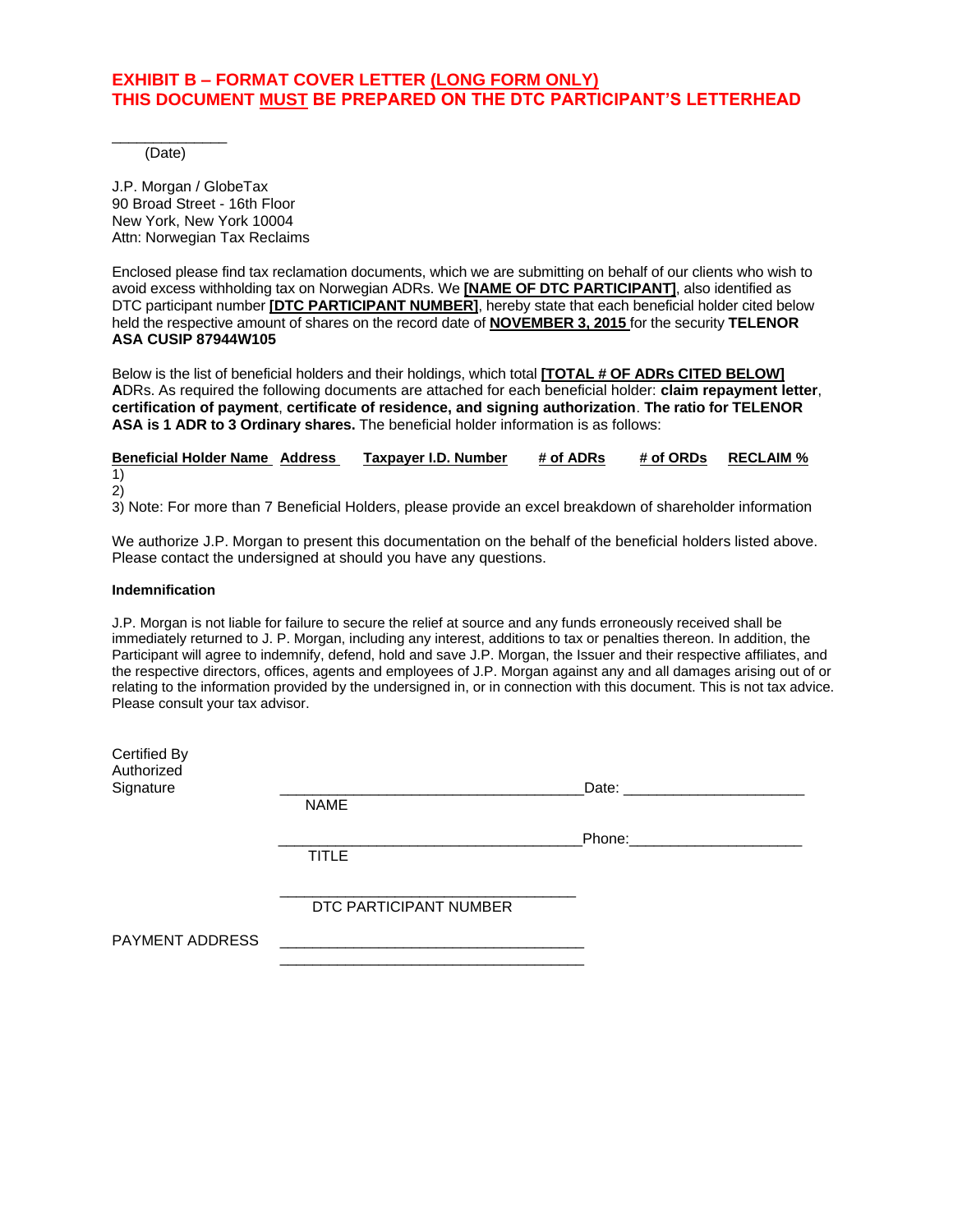### **EXHIBIT C – NORWEGIAN TAX RECLAIM LETTER (LONG FORM ONLY) THIS DOCUMENT MUST BE PREPARED ON THE DTC PARTICIPANT'S LETTERHEAD**

\_\_\_\_\_\_\_\_\_\_\_\_\_\_ (Date)

J.P. Morgan / GlobeTax 90 Broad Street - 16th Floor New York, New York 10004 Attn: Norwegian Tax Reclaims

### RE: Issue: **TELENOR ASA** CUSIP #: **87944W105**

ADR Record Date: **NOVEMBER 3, 2015** ADR Payable Date: **NOVEMBER 19, 2015** DTC Participant #:  $\blacksquare$  Total ADR Shares on Record Date:

| Type of Account: ____________________________      | _ADR Shares held: ________________________                                       |  |
|----------------------------------------------------|----------------------------------------------------------------------------------|--|
|                                                    | Gross Dividend Paid (NOK): _________________Ordinary Shares held: ______________ |  |
| W/H Tax Amount (NOK): ____________________________ | Ratio: $1$ ADR = $3$ ORDs                                                        |  |
|                                                    |                                                                                  |  |

10% / 25% Amount Claimed (NOK): \_\_\_\_\_\_\_\_\_\_\_\_\_\_\_\_\_\_\_

Beneficial Holder Type (i.e.: individual, trust, investment fund, corporation, etc):

### **Enclosed are the following documents required to file a Norwegian tax reclaim (please check):**

- Copy of relevant portion(s) of the trustee/custodial agreement or Power of Attorney allowing DTC Participant to sign on behalf of the beneficial holder.
- \_\_\_\_ IRS Form 6166 or a Treasury Determination Letter or Foreign Tax Authority Certificate
- \_\_\_\_ Certification (Proof of Payment)
- Norway Non-Individual Questionnaire (completed by Beneficial Holder)\*
- Documentation (such as a Plan Document) which spells out the legal nature of the Beneficial Holder in their home country.\*
- \_\_\_\_ Attestation

Declaration of Beneficial Holder

### **\*For non-individual entities only**

Participants will be fully liable for all withholding taxes and any claims, penalties or interest to the Norwegian Tax Authorities ("charge=backs"), including without limitations, any foreign exchange fluctuations associated with such funds at the time due or payable. J.P. Morgan shall not be liable for the failure to secure any refund.

Sincerely,

Telephone Number:

(Beneficial Holder/ Trustee/Custodian)

\_\_\_\_\_\_\_\_\_\_\_\_\_\_\_\_\_\_\_\_\_\_\_\_\_\_\_\_\_\_\_\_\_\_\_\_\_\_ (Beneficial Holder/ Trustee/Custodian Address)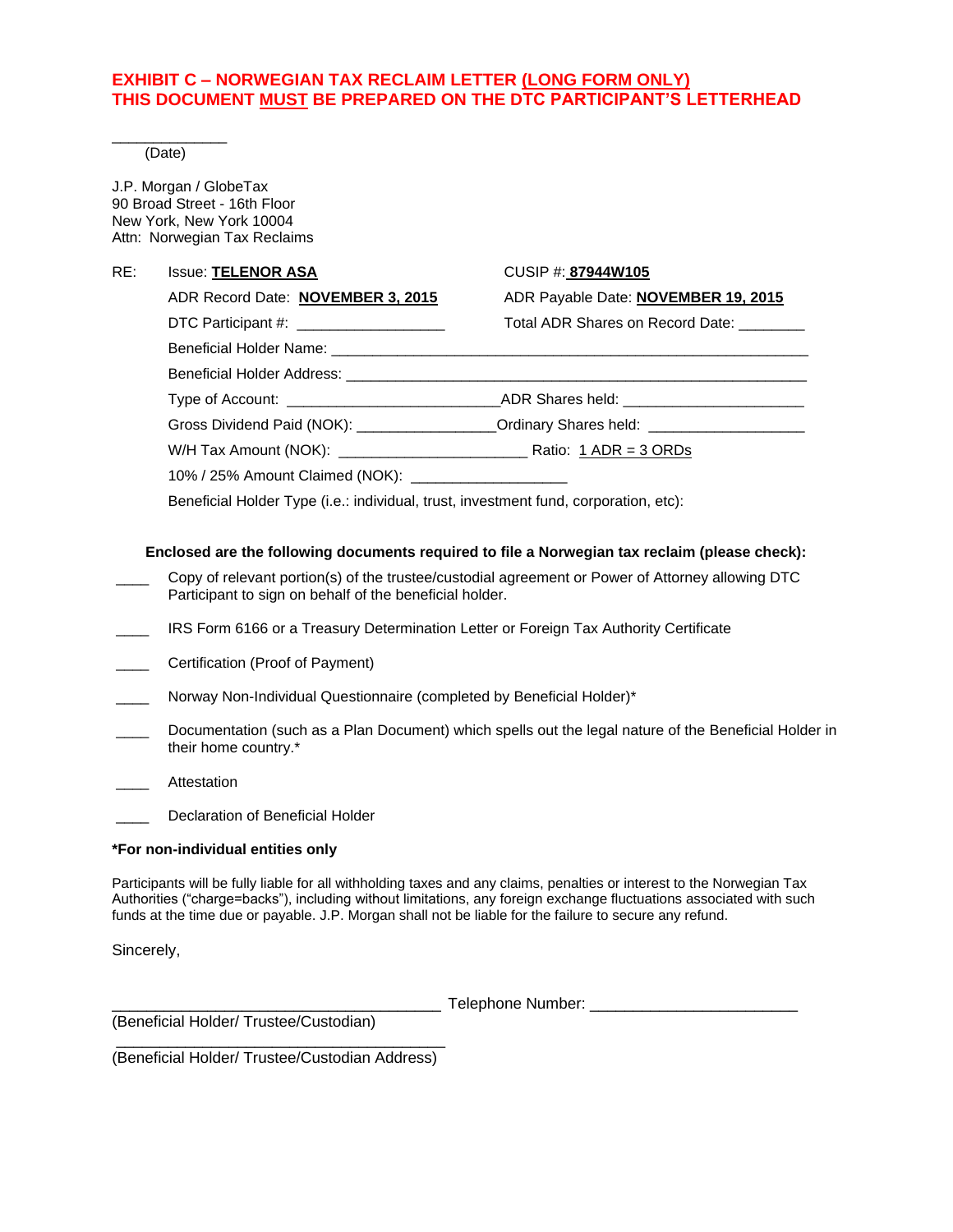### **EXHIBIT D – CERTIFICATE OF DIVIDEND PAYMENT (LONG FORM ONLY) THIS DOCUMENT MUST BE PREPARED ON THE DTC PARTICIPANT'S LETTERHEAD**

### **ALL AMOUNTS MUST BE IN NORWEGIAN KRONER (NOK)**

### CERTIFICATION OF PAYMENT

[DTC Participant Name] hereby certifies that the following beneficial holder (holding the security **TELENOR ASA** ADRs (CUSIP # 87944W105 ISIN# NO0010063308) was a holder of record on **November 3, 2015**. The beneficial holder was paid the dividend less the 25% withholding tax at source and is entitled to the [Refund] % tax refund stipulated under the provisions of the [Country of Residence of the Beneficial Holder] – Norway Income Tax Treaty Convention

We hereby certify that we have paid the dividend to the beneficial holder of the following securities on **November 19, 2015**

| Agent:                           | [DTC Participant Name]<br>[DTC Participant Number]                                                   |
|----------------------------------|------------------------------------------------------------------------------------------------------|
| Beneficial Holder:               | [Beneficial Holder Name]<br>[B/O Address]<br>[B/O City State Zip Code]<br>[B/O Country of Residence] |
| Security:                        | <b>TELENOR ASA</b>                                                                                   |
| Ordinary Pay date:               | November 12, 2015                                                                                    |
| Ex-date:                         | November 2, 2015                                                                                     |
| Shares held:                     | [Number of Ordinary Shares Held]                                                                     |
| Dividend Rate:                   | 3.5 NOK per share                                                                                    |
| Gross Dividend:                  | [Gross Dividend]                                                                                     |
| Amount of Tax Withheld (25%):    | [Amount of Tax Withheld]                                                                             |
| Refund Amount Due ([Reclaim] %): | [Amount of Refund]                                                                                   |

| Certified By                     |                     |
|----------------------------------|---------------------|
| Authorized Signature [Sign Here] | Date [Today's Date] |
|                                  |                     |

| <b>NAME</b>        |  |
|--------------------|--|
| TITI F             |  |
| <b>INSTITUTION</b> |  |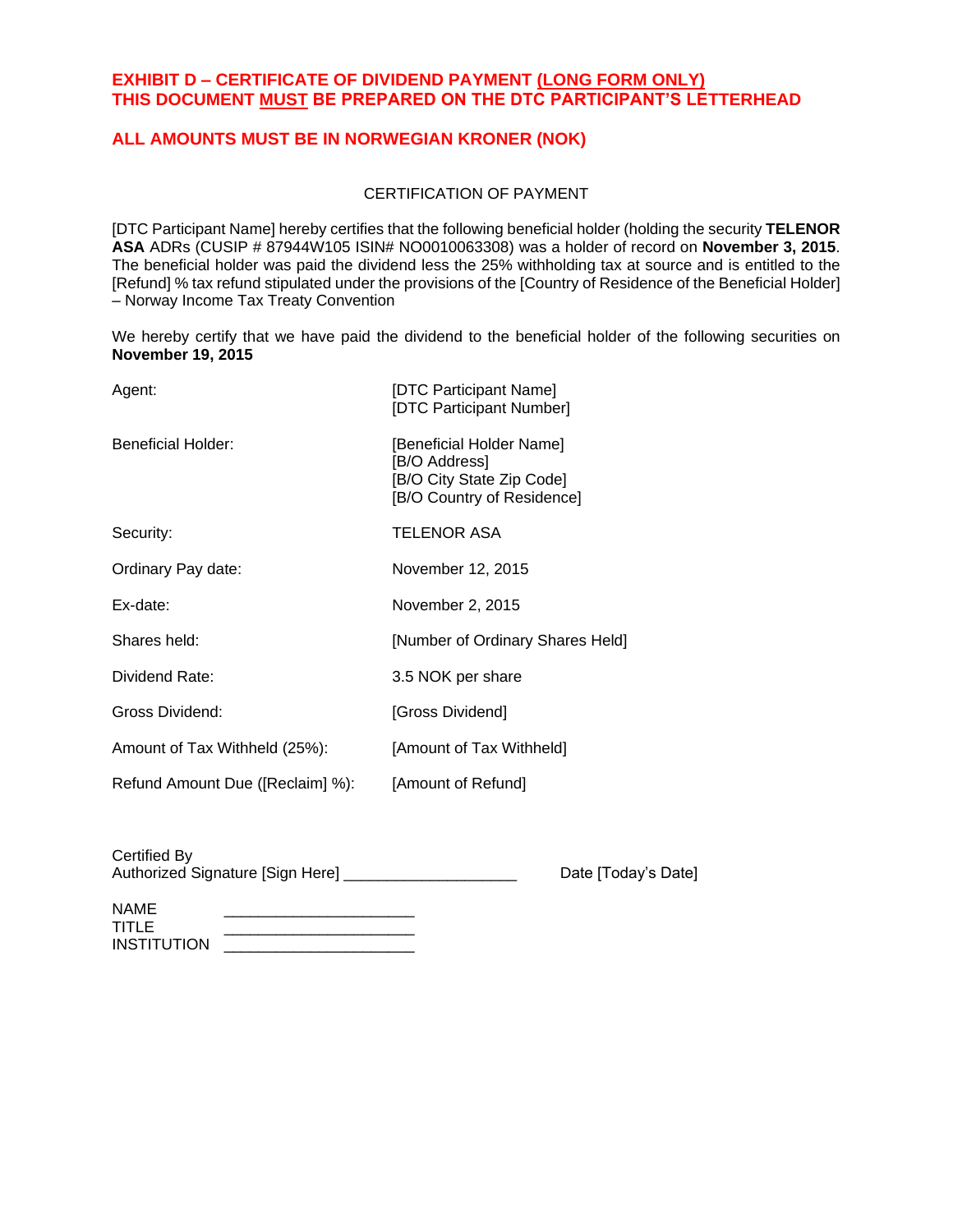### **EXHIBIT E – NON-INDIVIDUAL QUESTIONNAIRE (LONG FORM, NON-INDIVIDUALS ONLY)**

### **NORWAY NON-INDIVIDUAL CLAIM QUESTIONNAIRE**

| <b>Full Beneficial Holder Name:</b> |  |
|-------------------------------------|--|
|                                     |  |
| Tax ID $#$ :                        |  |

- 1) Does the entity invest its own capital or does it invest capital belonging to other persons or entities, on their behalf?
- 2) Can the investors individually decide how or where the capital is invested?
- 3) If yes, does their decision influence the size of a possible future pension or investment income?
- 4) Are the dividends from Norway redistributed to the investors, are they distributed as dividends or as any other type of income?
- 5) If they are distributed as dividends, are they regarded as Norwegian dividends or as dividends from a <COUNTRY OF RESIDENCE FOR TAX PURPOSES> company?
- 6) We would also like to know who the investors are, i.e. are they private persons, companies or institutions?
- 7) Is the entity open to only <COUNTRY OF RESIDENCE FOR TAX PURPOSES> investors or may other investors resident for tax purposes outside the <COUNTRY OF RESIDENCE FOR TAX PURPOSES> invest?
- 8) Whereas taxation is concerned, we need information on who is actually taxed on the dividends from Norway as such?
- 9) Who is entitled to the entity's capital if the entity is dissolved?
- 10) Is the entity tax exempt? If so, is it fully or partially exempt?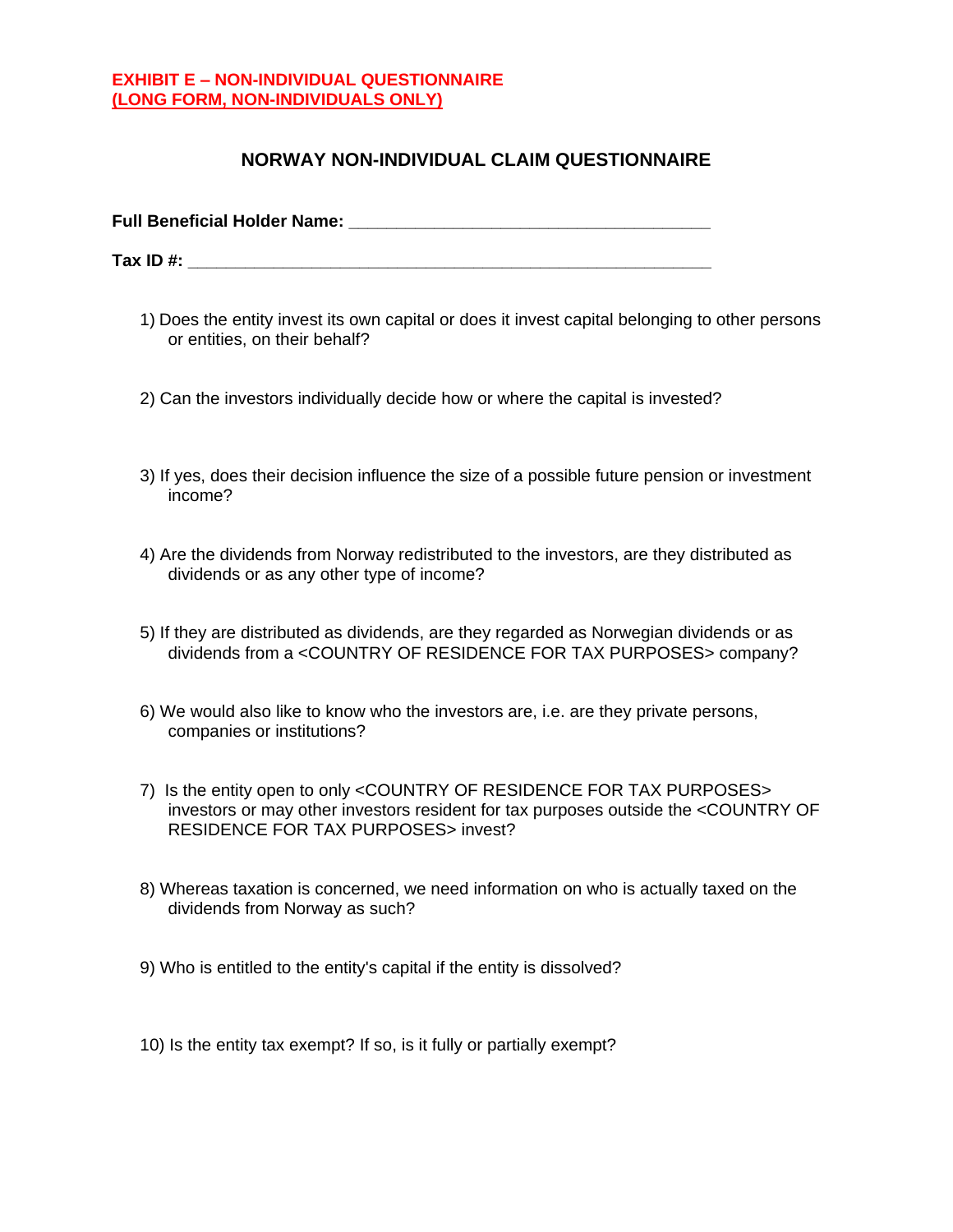### **EXHIBIT F – ATTESTATION – (LONG FORM ONLY)**

### **THIS DOCUMENT MUST BE:**

- **PREPARED ON BENEFICIAL HOLDER'S LETTERHEAD**
- **SIGNED BY THE BENEFICIAL HOLDER**

### **NORWEGIAN ATTESTATION ORDINARY TAX RECLAIM**

I/We, **FULL BENEFICIAL HOLDER NAME**, Tax ID **XX-XXXXXXX**, do hereby certify that I/we am/are the beneficial holder of **X,XXX ADRs**, representing **X,XXX Ordinary Shares** of **TELENOR ASA** Ordinary Pay-date: **November 12, 2015** and that the dividends were received by the below beneficial holder/claimant and tax was withheld at **25%**.

In support to the above certification, I/We further certify that I/We am/are able to document:

- 1. that I/We am/are a resident of **[TREATY COUNTRY OF RESIDENCE]** (see Certificate of Residence enclosed);
- 2. that I/We am/are liable to tax in the above country; and
- 3. that I/We am/are the beneficial holder of the shares and the dividend and that the dividend is accumulated in assets and is part of the taxable income in **[TREATY COUNTRY OF RESIDENCE]** as described above so that the dividend is included in the balance sheet and in the taxable income of claimant.
- 4. that I/We am/are not a transparent partnership, trust, or estate.
- 5. that I/We do not have a tax domicile in Norway and/or the company is not registered in Norway.
- 6. that by signing this document I confirm that I have the corporate power to issue this attestation so that it is valid and legally binding on behalf of the company.

Signed ……………………………………………………

Date ……………………………………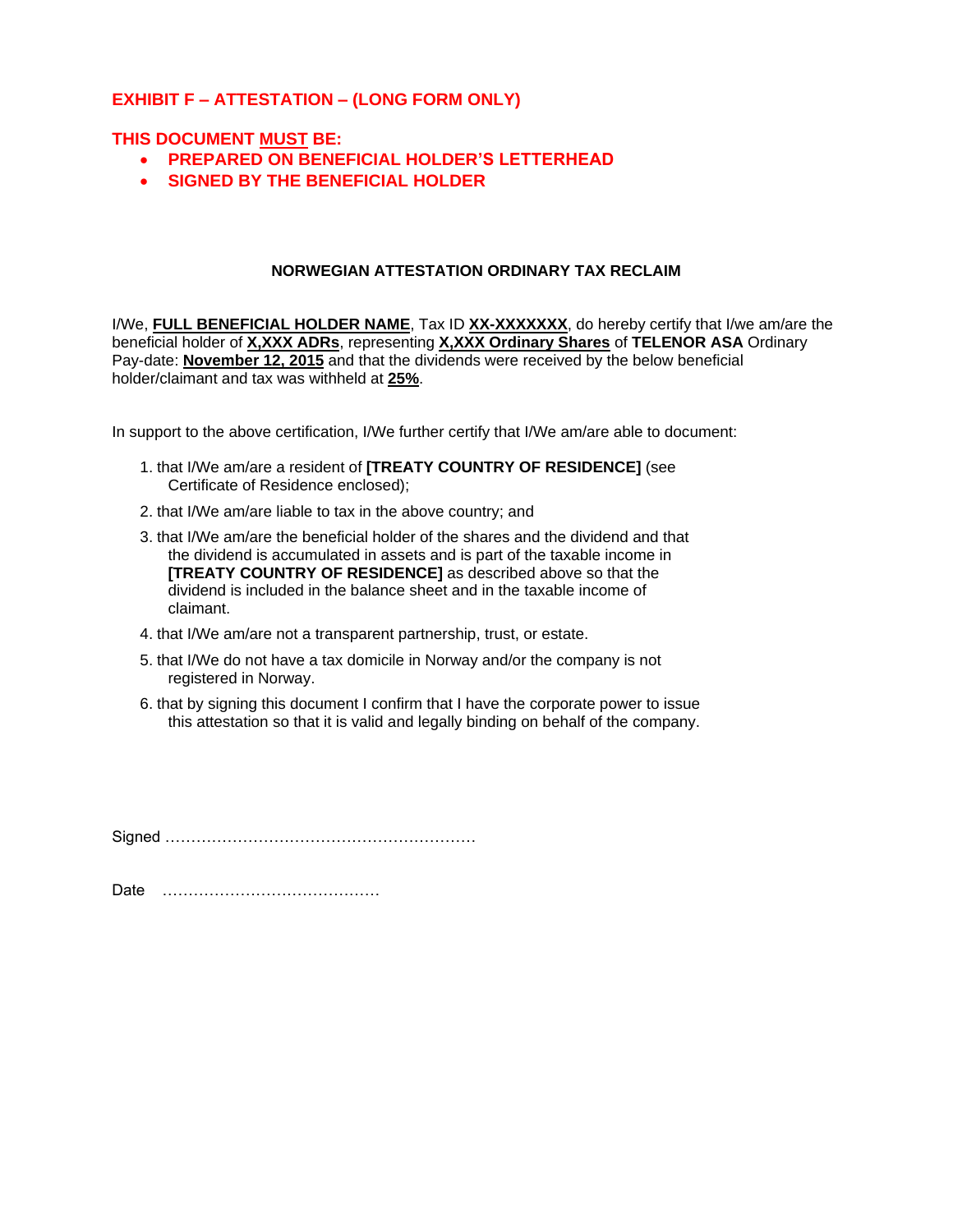### **EXHIBIT G – DECLARATION OF BENEFICIAL HOLDER – (LONG FORM ONLY)**

### **THIS DOCUMENT MUST BE:**

- **PREPARED ON BENEFICIAL HOLDER'S LETTERHEAD**
- **SIGNED BY THE BENEFICIAL HOLDER**

CUSTODY ACCOUNT NUMBER: 60040045126 WITHHOLDING TAX RATE ON THE SAFEKEEPING ACCOUNT **25%**

| <b>Beneficial</b><br><b>Holder name</b> | Tax identification number<br>from the BO's country of<br>domicile | <b>ISIN</b>  | Security<br>name      | Dividend per<br>share (NOK) | Ex-Date          | <b>ORD Record</b><br>date | ORD Pay date                  | # of<br>Ordinary<br>shares on<br>record date | <b>Total dividend</b><br>payment (NOK) | <b>Amount of tax</b><br>withheld (NOK) | Currency   | Reclaimed<br>amount (NOK) |
|-----------------------------------------|-------------------------------------------------------------------|--------------|-----------------------|-----------------------------|------------------|---------------------------|-------------------------------|----------------------------------------------|----------------------------------------|----------------------------------------|------------|---------------------------|
|                                         |                                                                   | NO0010063308 | TELENOR<br><b>ASA</b> | 3.5 NOK                     | November 2, 2015 | November 3, 2015          | November 12, 2015             |                                              |                                        |                                        | <b>NOK</b> |                           |
|                                         |                                                                   |              |                       |                             |                  |                           |                               |                                              |                                        |                                        |            |                           |
|                                         |                                                                   |              |                       |                             |                  |                           |                               |                                              |                                        |                                        |            |                           |
|                                         |                                                                   |              |                       |                             |                  |                           | <b>Total Reclaimed Amount</b> |                                              |                                        |                                        |            |                           |

Beneficial Holder Name and Address

This document must be signed by the beneficial Holder

\_\_\_\_\_\_\_\_\_\_\_\_\_\_\_\_\_\_\_\_\_\_\_\_\_\_\_\_\_\_\_\_\_\_\_\_\_\_